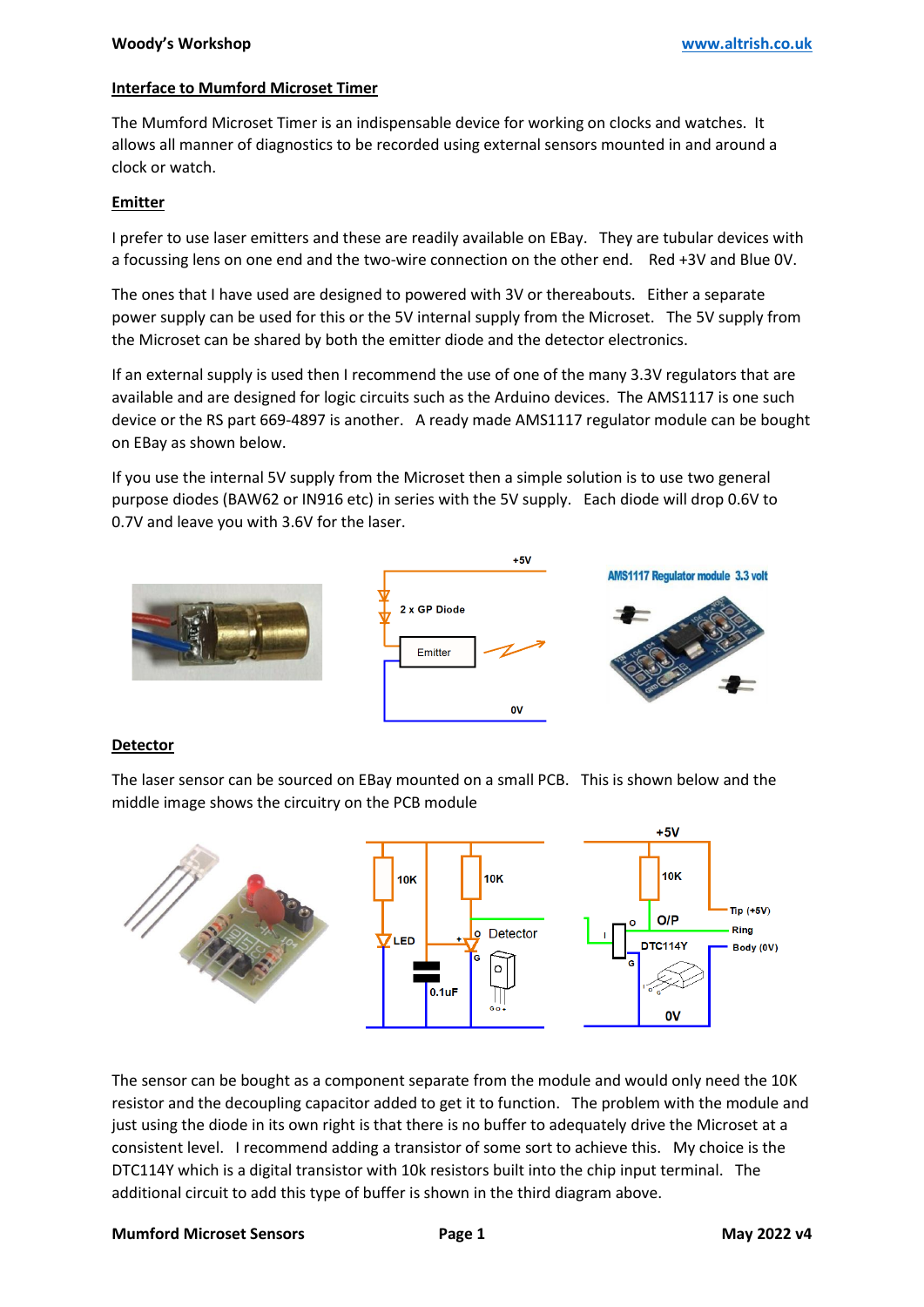#### **Woody's Workshop [www.altrish.co.uk](https://www.altrish.co.uk/)**

Depending on orientation needed for the detector device, using the PCB module as is may or may not be convenient. If this is a problem than I usually mount the diode remote from the PCB and make the connections with short jumper wires. Here is a sketch of this arrangement and a typical assembly picture with the added DTC114 buffer device.





Note that the detector diode orientation and pin connections are critical otherwise damage to the device will result. If you look at the front of the body where the nodule is, the 0V connection goes to the large metal electrode inside the transparent body.

### **Light Sensitive Switches**



An alternative to a laser diode and detector is to us an optical coupler type device with has a light emitting diode and detector built into a single body with slot between the two. Anything passing through the slot will break the beam and cause the output to switch. Mumford supply this style of detector as standard but there are various physical presentations of these.

The one shown to the left operates from 5V and is based on the LM393. This can be used with the same interface circuits as used above in the laser version.

### **Connections**

The external sensors are connected to the Microset using a 3.5mm miniature stereo jack plug. The 3.5mm refers to the diameter of the connecting shaft. Jack plugs are coaxial and the term stereo refers to the fact that the shaft has 3 separate contact areas unlike the mono equivalent that only has two connection areas.





Above is a picture of such a connector and the associated solder connection terminals at the rear. In old engineering parlance the connections are referred to as 'body' 'tip' and 'ring. The mono version does not have the 'ring'.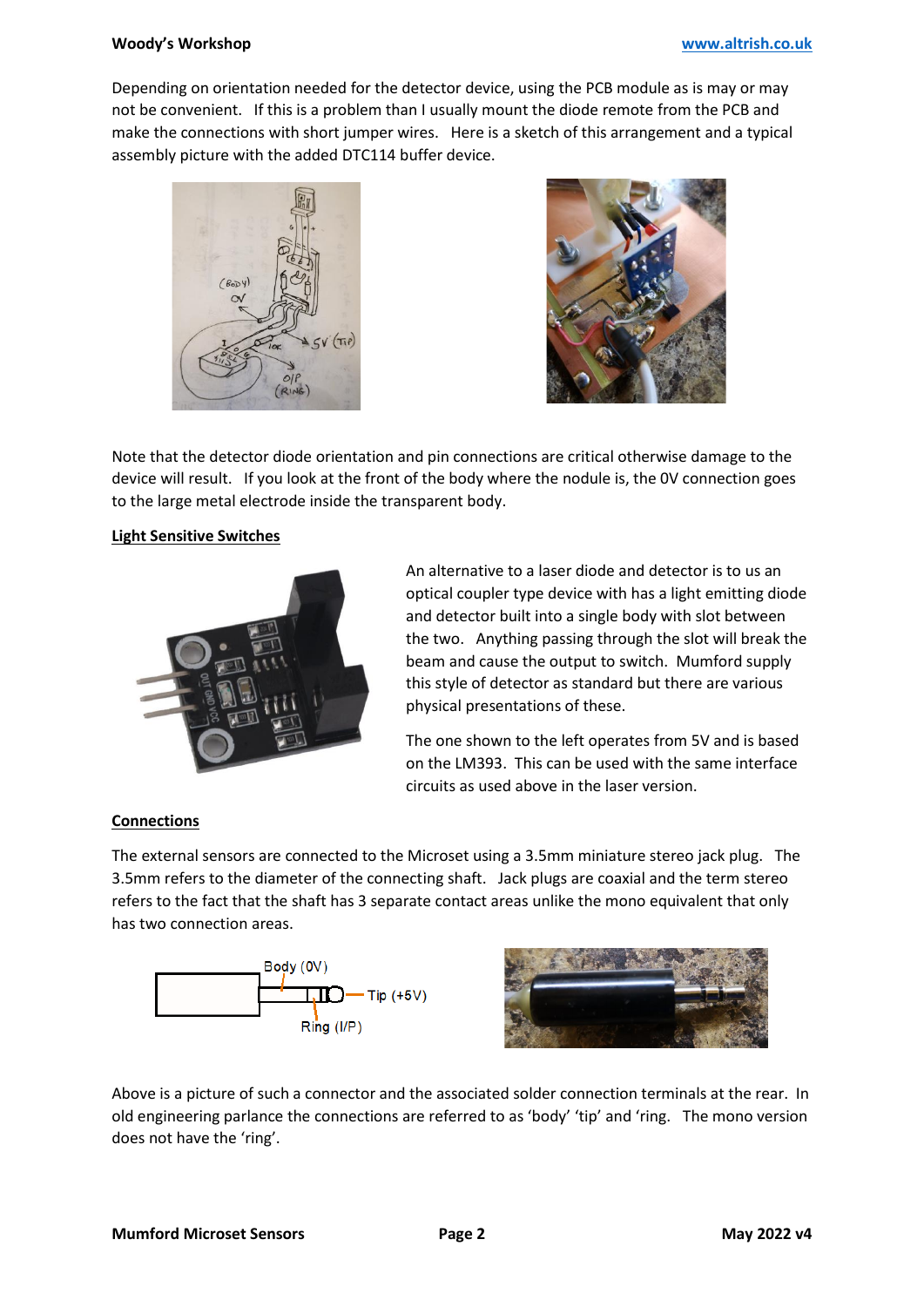### **Woody's Workshop [www.altrish.co.uk](https://www.altrish.co.uk/)**

The 'body' is the body of the connector and this is generally used as the ground or the braided screen on the cable. The 'tip' is the bulbous end and on the Microset this connects to the 5V supply inside the Microset. The 'ring' is the small ring between the tip and the body and this is the data input to the Microset.

Soldering the connections to the jack can be a tricky activity and care is needed to not get any of the connections overheated as this can melt the insulting sleeves inside the connector and lead to a short circuit. Likewise it is important to not overheat the cable or a similar short can occur. Finally I recommend that a small section of heatshrink sleeving or similar is placed over the 'tip' and 'ring' connections to avoid a short to the 'body' connection. The 'tip' and 'ring' connections are not rigidly held in the 'body' sleeve and can rotate. The alternative is a blob of hot melt glue. The cable can be held rigid by squeezing the 'body' connection or hot glue or a heatshrink as below.



A simple low-cost source of miniature cable is to chop up a USB charging lead. These have four wires, usually a red, black, green and white. Use the red and black for the +5V and OV and use the white or the green for the data. Chop the unwanted cable short.

### **Completed Assemblies**

Here are two versions of my swing detectors using laser diodes.



The top PCB mounted version uses 3D printed holders for the emitter and detector. The 0V is made via the large copper area and the 5V feed to the laser emitter runs via the track down the side of the PCB where there are two diodes dropping the 5V to 3V. The detector end uses one of the EBay PCB modules mentioned above and uses the DTC114 interface transistor with a 10K resistor. All the electrical connections are done by cutting (hacking) tracks in the PCB material. This particular version was originally one piece of PCB but while working on a church clock the rating nut was almost touching the floor and the PCB material was too thick to pass under it. The centre section had to be thinned down using some nickel silver sheet and the 5V connection linked across using a jumper wire. The zig zag vee pieces are simply strips of nickel silver to make the board remain flat.

The second version with the silver steel rods is a totally over the top design. The laser emitter sits in the sliding module and has its power supplied via the two steel rods. The detector is mounted with the DTC buffer transistor in the fixed end. All the parts are 3D printed apart from the brass sliding contacts and the silver steel rods.

#### **Mumford Microset Sensors Page 3 May 2022 v4**